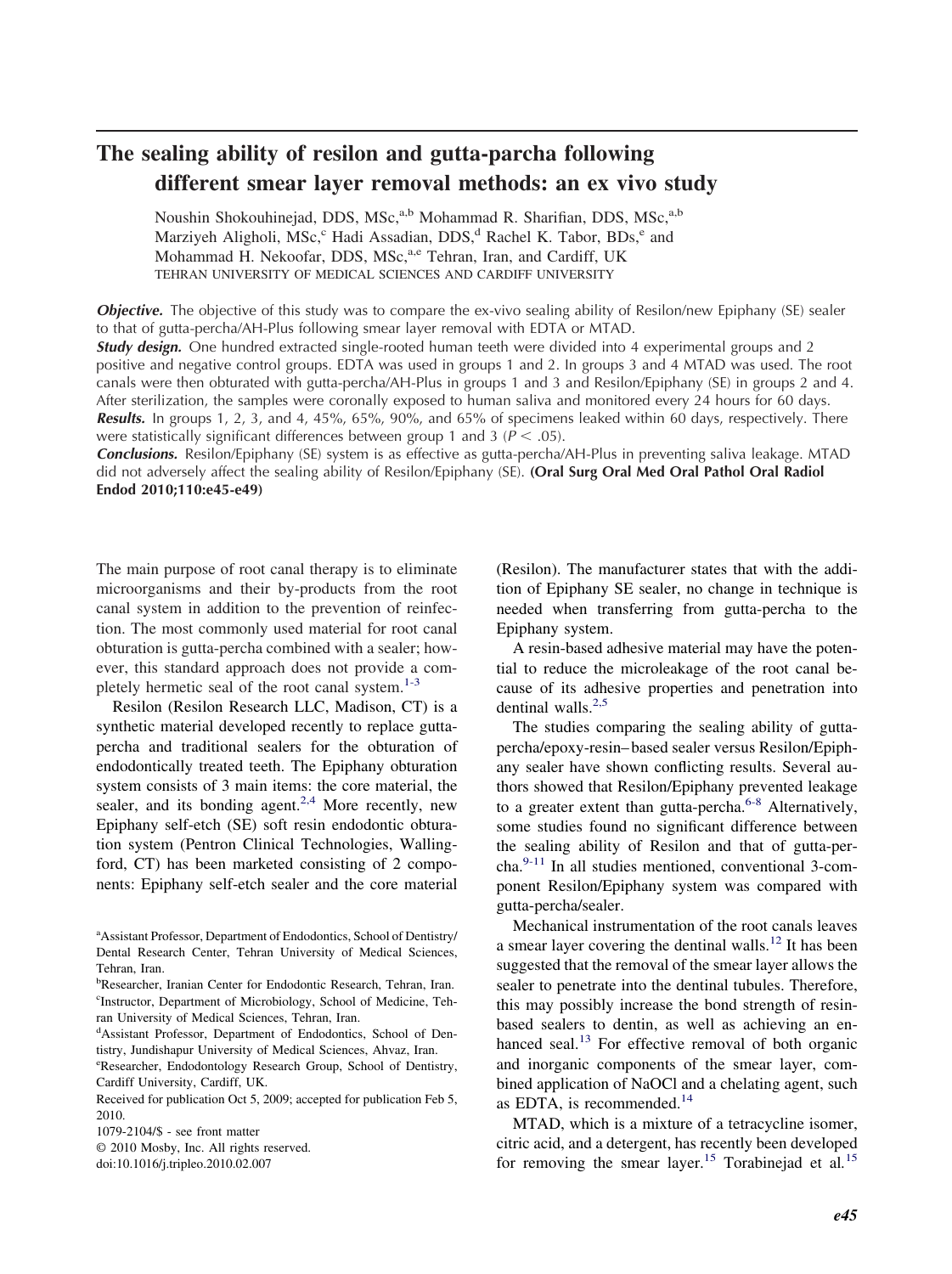showed that MTAD is effective as a final rinse to remove the smear layer with minimal erosive changes to the surface dentin compared with EDTA. Some chemical and structural changes in human dentin composition have been attributed to dentin surface treatment by different irrigation regimens. These changes may affect the adhesion capability of materials to the dentinal walls. Therefore, the use of appropriate conditioners of root dentin, to enhance bonding characteristics, cannot be overemphasized.

De-Deus et al.<sup>[16](#page-4-0)</sup> showed that the bond strength of Resilon/Epiphany root fillings, following smear layer removal using EDTA, was not significantly different from those in which MTAD was used.

According to current information, there are no published articles related to the effect of MTAD on the sealing ability of Resilon/Epiphany. In addition, no published articles are available comparing the sealing ability of Resilon/new Epiphany SE sealer with guttapercha/epoxy-resin– based sealer. Therefore, this study was designed to compare the ex vivo coronal leakage of human saliva in roots filled with either gutta-percha/AH Plus sealer or Resilon/new Epiphany SE sealer, after smear layer removal using EDTA or MTAD.

# **MATERIALS AND METHODS**

## **Preparation of specimens**

A total of 100 freshly extracted single-rooted human teeth, stored in 0.5% chloramine T, were selected for this study. The teeth were decoronated to a standardized root length of 13 mm. The working lengths were determined by deducting 1 mm from the length recorded when the tips of #10 or #15 K-files (Dentsply Maillefer, Ballaigues, Switzerland) were visible at the apical foramina. The root canals were prepared using Mtwo Ni-Ti rotary instruments (VDW, Munich, Germany). Six instruments were used to the working length in each canal according to the manufacturer's instructions in the following sequence: (1) size 10/0.04 taper, (2) size 15/0.05 taper, (3) size 20/0.06 taper, (4) size 25/0.06 taper, (5) size 30/0.05, and (6) size 35/0.05 taper. All canals were irrigated between the use of each file with 3 mL of 1.3% NaOCl. The roots were then divided randomly into 4 experimental groups of 20 roots each and 2 control groups of 10 as follows.

# **Group 1**

At the completion of instrumentation the smear layer was removed with 5 mL of 17% EDTA for 1 minute. The root canals were then dried with paper points and obturated with a size 35/0.02 gutta-percha (Gapadent Co., Ltd., Korea) master cone coated with AH Plus sealer (Dentsply Maillefer) using the cold lateral compaction technique.

#### **Group 2**

The smear layer was removed with 5 mL of 17% EDTA for 1 minute. The root canals were then dried with paper points and obturated with Resilon/ Epiphany SE sealer (Pentron Clinical Technologies, LLC, Wallingford, CT) using the following technique. Epiphany SE sealer was mixed on a mixing pad, and then a Resilon master cone (size 35/0.02) was lightly coated and placed in to the canal to the working length. Lateral compaction with accessory Resilon size 20/0.02 was performed until the entire root canal was filled. The excess Resilon was removed with a heated instrument and then compacted vertically using a plugger. The coronal surface of the obturation was light-cured for 40 seconds to create an immediate coronal seal, according to manufacturer's instructions.

#### **Group 3**

The smear layer was removed using BioPure MTAD (Dentsply Tulsa Dental, Tulsa, OK) according to manufacturer's instructions. At the completion of instrumentation, 1 mL of MTAD was placed in each canal for 5 minutes. Each canal was then rinsed with 4 mL of MTAD. The root canals were finally obturated with gutta-percha and AH Plus sealer in the manner described for group 1.

## **Group 4**

The smear layer was removed using BioPure MTAD, as described for group 3. The root canals were then obturated with Resilon/Epiphany SE sealer in the same method used for group 2.

#### **Positive control group**

Five roots were filled only with a single gutta-percha cone (size 35) without any sealer. Another five were filled with a single Resilon cone (size 35) without Epiphany sealer.

## **Negative control group**

Five root canals were obturated using laterally compacted gutta-percha/ AH Plus sealer. A further 5 canals were filled using laterally compacted Resilon/Epiphany.

All preparation and obturation procedures were performed by an endodontist. Radiographs of all specimens were taken in buccolingual and mesiodistal directions to evaluate the quality of the root canal fillings.

All specimens were left to set in an incubator for 7 days at 37°C and 100% humidity. The external surfaces of the experimental specimens and the samples from the positive control group were covered by 2 layers of nail varnish (Arcancil, Paris, France), apart from the apical 3 mm around the foramen. The roots from the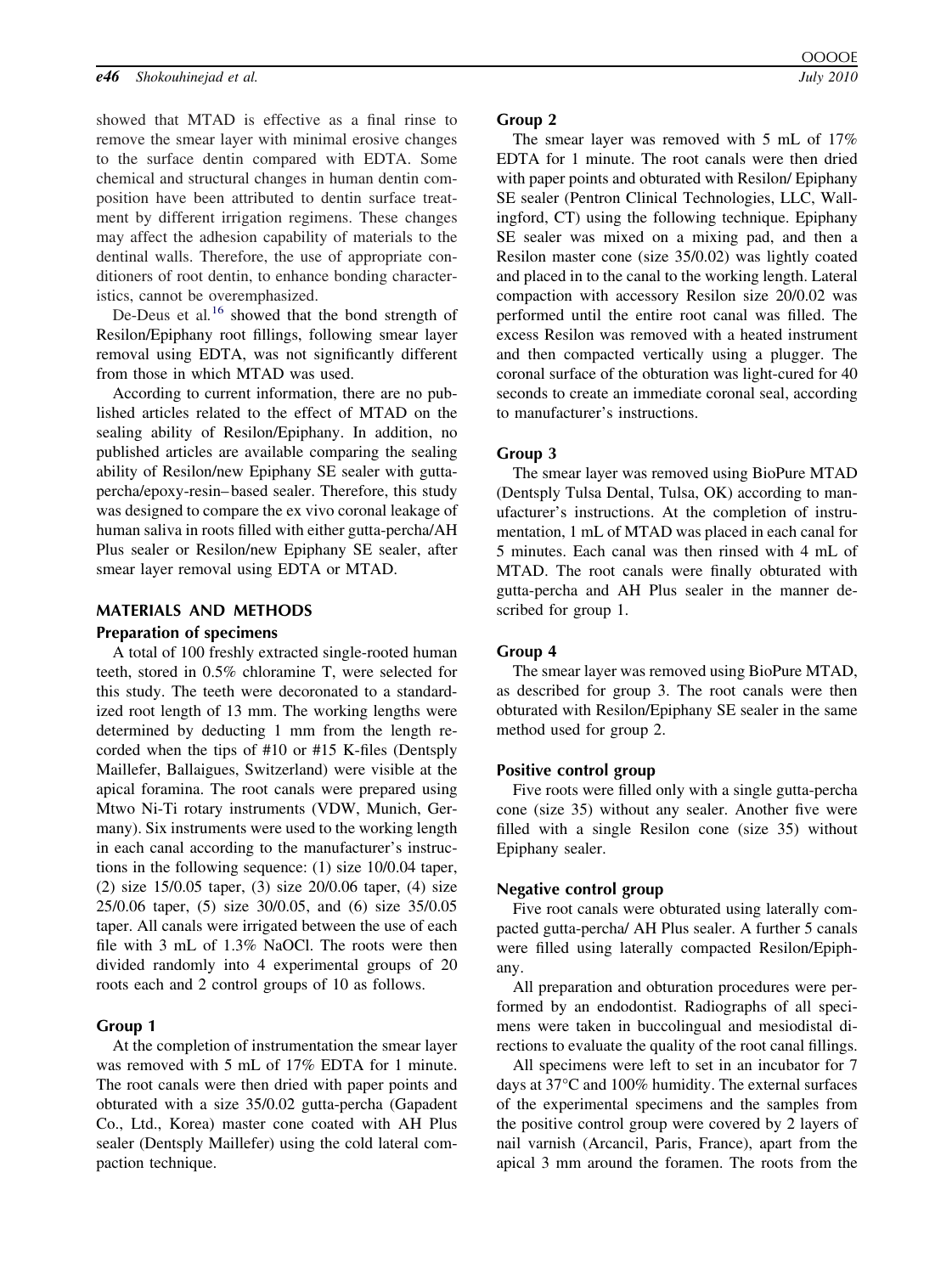negative control group were entirely covered with 2 layers of nail varnish, including the apical and coronal regions.

## **Microleakage assessment**

A modification of the 2-chamber microbial leakage model as described by Torabinejad et al*.* [17](#page-4-0) was used. The tapered end of a 2-mL Eppendorf plastic tube (Eppendorf-Elkay, Shrewsbury, MA) was cut and the roots inserted individually into the tubes until the roots protruded through the end. The junction between the root and plastic tube was sealed with sticky wax. The Eppendorf tube was then placed in glass tube containing 10 mL sterile Brain Heart Infusion (BHI) (Merck, Darmstadt, Germany), so that at least 2 mm of the root apex was immersed in the broth. The junction between the Eppendorf and glass tube was sealed with sticky wax. The testing apparatus was sterilized by exposure to 25 Kilo Gray (KGy) Gamma irradiation. Sterility of the whole system was verified by incubating the specimens at 37°C for 3 days. After that, the upper chambers were filled with human saliva and replenished every 3 days. Human saliva was collected from a single volunteer who did not brush for at least 12 hours before collection.[18](#page-4-0) The whole system was incubated at 37°C and checked daily for the appearance of turbidity for 60 days in the lower chamber, which was filled with BHI.

## **Data analysis**

The chi-square test was used to compare the number of teeth displaying leakage at the end of the observational period. Survival analysis and log-rank testing compared the survival curve patterns of the 4 groups. Kaplan-Meier survival curves were constructed based on the leakage of specimens over time. The level of significance was set at  $P < .05$ .

## **RESULTS**

All specimens in the positive control group showed broth turbidity within 4 days of incubation. The negative controls prevented leakage for the whole experimental period of 60 days. Nine teeth (45%) in group 1 (EDTA/ gutta-percha/AH Plus), 13 (65%) in group 2 (EDTA/ Resilon/Epiphany), 18 (90%) in group 3 (MTAD/guttapercha/AH Plus), and 13 (65%) in group 4 (MTAD/ Resilon/Epiphany) leaked after 60 days. The chi-square test revealed a statistically significant difference among the 4 groups ( $P = .006$ ). The Tukey post hoc test showed a significant difference in the number of teeth that leaked at the end of the observational period between groups 1 and 3 ( $P = .032$ ). Kaplan-Meier survival curves for all groups are shown in Fig. 1. Survival analysis and log-rank test revealed a significant difference between groups 1 and  $3 (P = .025).$ 



Fig. 1. Kaplan-Meier survival curves for experimental groups.

## **DISCUSSION**

The recent introduction of bonded root-fillings reinforced the importance of knowledge of the dentin status before insertion of the filling material.<sup>[19](#page-4-0)</sup> Treatment of the dentin surface with different irrigation regimens may induce chemical and structural changes in dentin[.20](#page-4-0) Consequently, this structural change affects the adhesion of materials to the dentin surface.<sup>[21](#page-4-0)</sup> Alternating use of 17% EDTA and 5.25% NaOCl has been recommended for efficient removal of the smear layer.<sup>[22](#page-4-0)</sup> Similarly, an initial rinse of the root canals with NaOCl is advised for enhancing the efficacy of  $MTAD<sup>23</sup>$  $MTAD<sup>23</sup>$  $MTAD<sup>23</sup>$  NaOCl is a strong oxidizing agent and creates an oxygen-rich layer on the dentin surface resulting in reduced bond strengths of subsequently placed resins[.24](#page-4-0) Therefore, NaOCl was not used after EDTA in this study.

In the present study, no growth was observed while sterilization was being monitored in the present study. This could confirm the ability of Gamma rays to sterilize the whole apparatus.

The findings of this study are controversial in relation to the sealing ability of Resilon/Epiphany sealer compared with gutta-percha/epoxy-resin– based sealers; however, there are no data regarding the sealing ability of new Epiphany SE sealer. In this study there was no significant difference between the results of the EDTA/Resilon/Epiphany SE group compared with the EDTA/gutta-percha/AH Plus. This result is in accor-dance with Pitout et al.,<sup>[25](#page-4-0)</sup> Fransen et al.,<sup>9</sup> and Baumgartner et al. $^{11}$  $^{11}$  $^{11}$  These studies found no significant difference in the penetration of *Enterococcus faecalis* comparing root canals filled with either gutta-percha/AH Plus or Resilon/Epiphany. Alternatively, several studies have found leakage to be reduced when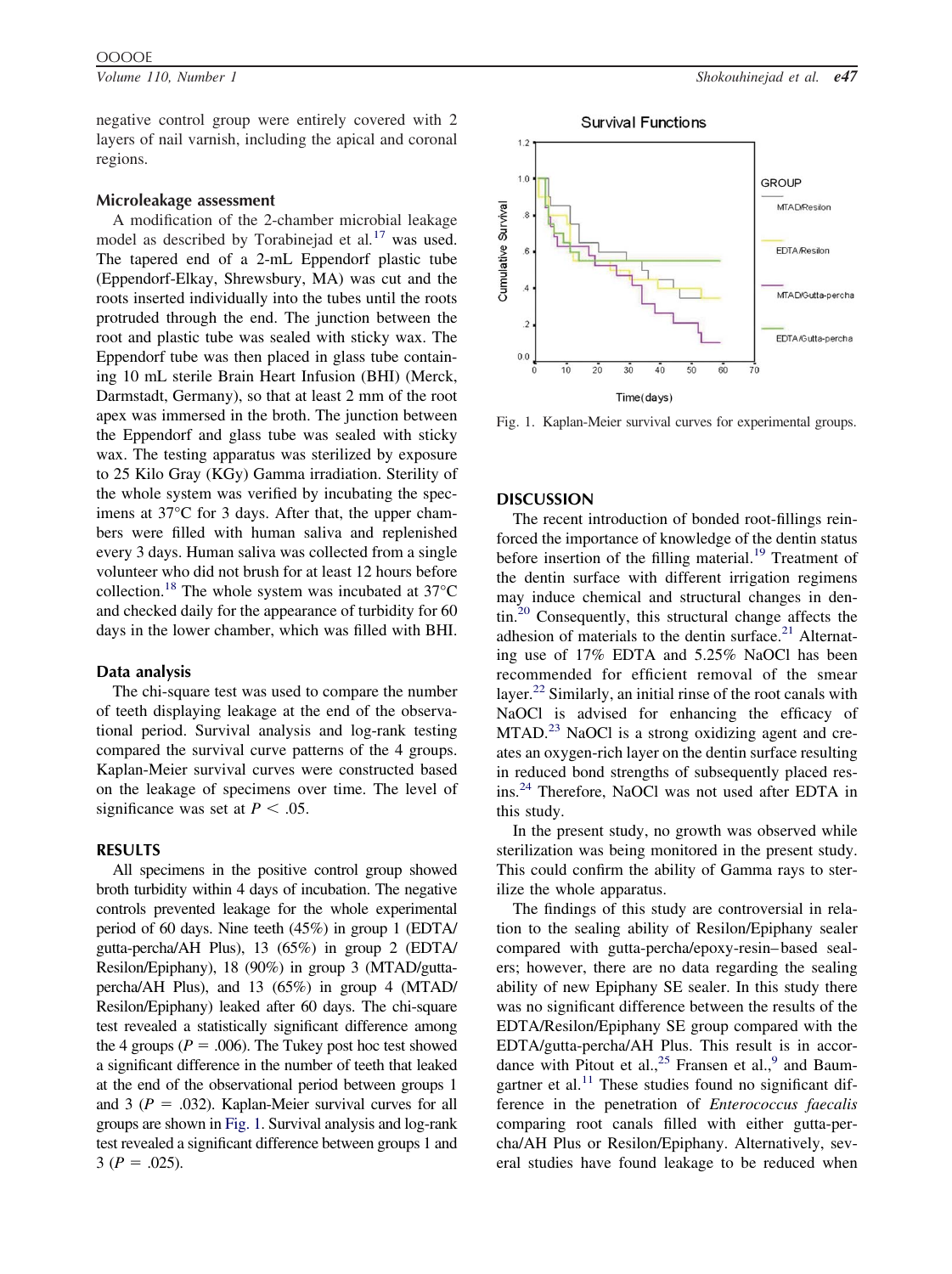#### <span id="page-3-0"></span>*e48 Shokouhinejad et al. July 2010*

bonded root fillings were used compared with gutta-percha, following smear layer removal with EDTA.<sup>[6-8](#page-4-0)</sup> These conflicting results may be attributed to the differences in root filling lengths, $10$  application time and the quantity of EDTA used, methodology, $4$  and the experimental period chosen.<sup>[26,27](#page-4-0)</sup>

The root canal system has an unfavorable geometry for resin bonding.<sup>28</sup> A perfect seal is difficult to achieve with bonded root fillings for a number of reasons. The extremely high configuration factor (C-factor) of the root canals results in maximizing the polymerization shrinkage stress of adhesive systems.[28](#page-4-0) In addition, the incomplete removal of the smear layer<sup>[6](#page-4-0)</sup> and the incomplete infiltration of resin into the demineralized dentin<sup>29</sup> also reduce bonding efficacy. Therefore, it is not possible to achieve the gap-free monoblock that would be created by bonding Epiphany sealer both to the Resilon and the root canal dentin.<sup>[7](#page-4-0)</sup>

Gutta-percha is a relatively inert material. In contrast, polycaprolactone (the raw material of Resilon) is biodegradable under microbial attack. $30$  The lipase released by microorganisms is capable of cleaving the ester bonds of polycaprolactone. $31,32$  It is susceptible to alkaline and enzymatic hydrolysis.[33,34](#page-4-0) However, the resistance of EDTA/Resilon/Epiphany SE to bacterial penetration was not significantly different to that of EDTA/gutta-percha/AH Plus in the present study. Therefore, further research into the hydrolysis of Resilon by salivary or microbial enzymes would be beneficial to clarify this issue.

The specimens in the MTAD/gutta-percha/AH Plus group showed inferior results in comparison with the other experimental groups in the present study. However, MTAD did not adversely affect the resistance to bacterial penetration of roots filled with Resilon/Epiphany SE. It is possible that the treatment of the dentin surface with MTAD might be the cause of this favorable result. Tay et al*.* [19](#page-4-0) showed that MTAD created 10 to  $12$ - $\mu$ m-thick collagen matrices compared with the 4- to 6- $\mu$ m-thick matrices produced by 17% EDTA irrigant. The matrices created by MTAD provide the opportunity for dentin hybridization with hydrophilic resin-based sealers<sup>[19](#page-4-0)</sup> like Epiphany. Furthermore, Tween80, the detergent incorporated in formulation of MTAD, results in increased dentin surface energy and wetting ability. This may have negatively affected the adhesion of the hydrophobic AH Plus sealer. $35$  Therefore, the increased bacterial penetration experienced by MTAD/gutta-percha/AH Plus may be attributable to incomplete infiltration of hydrophobic AH Plus into the thick zone of demineralized dentin. Similarly, Hashem et al*.* [35](#page-4-0) demonstrated that dentin treatment with MTAD as a final rinse and obturation with gutta-percha/AH Plus resulted in a significant decrease in the bond strength compared with gutta-percha/AH Plus following irrigation with EDTA.

The altered characteristics of dentin treated with EDTA may be a potential contributing factor to the increased resistance to bacterial leakage of the samples treated with EDTA/gutta-percha/AH Plus compared with MTAD/gutta-percha/AH Plus seen in the present study. It has been demonstrated that EDTA decreased the wetting ability of dentin,<sup>[36](#page-4-0)</sup> although produced a suitable dentin surface for the adhesion of hydrophobic materials such as AH Plus.<sup>[35](#page-4-0)</sup> However, the results of the present study showed a similar incidence of bacterial leakage for samples treated with EDTA/Resilon/ hydrophilic Epiphany SE compared with those treated with EDTA/gutta-percha/AH Plus, which is not in alignment with the research discussed.

The results of this study are in contrast to those of Ghoddusi et al*.*, [37](#page-4-0) who found no significant difference in leakage between EDTA/gutta-percha/AH Plus and MTAD/gutta-percha/AH Plus. This conflicting finding of Ghoddusi et al. $37$  may be because of the method chosen of 5.25% NaOCl application following the use of EDTA, in addition to the diversity of methodologies used to assess leakage.

Within the limitations of this study, it could be concluded that (1) there was no significant difference between the sealing ability of gutta-percha/AH Plus and that of Resilon/Epiphany SE; (2) no significant difference was found in the sealing ability of Resilon/Epiphany SE when either MTAD or EDTA was used for removal of smear layer; and (3) EDTA can be a better conditioner for root canal dentin before the use of gutta-percha/AH Plus as the root filling and thereby improving the sealing ability of root canals obturated by this system. However, further investigations should be conducted to confirm the findings of this study.

This study was supported by a grant from Tehran University of Medical Sciences and Health Services and has been done in collaboration with Dental School, Cardiff University, UK.

#### **REFERENCES**

- 1. Magura ME, Kafrawy AH, Brown CE Jr, Newton CW. Human saliva coronal microleakage in obturated root canals: an in vitro study. J Endod 1991;17:324-31.
- 2. Shipper G, Orstavik D, Teixeira FB, Trope M. An evaluation of microbial leakage in roots filled with a thermoplastic synthetic polymer-based root canal filling material (Resilon). J Endod 2004;30:342-7.
- 3. Shipper G, Teixeira FB, Arnold RR, Trope M. Periapical inflammation after coronal microbial inoculation of dog roots filled with gutta-percha or resilon. J Endod 2005;31:91-6.
- 4. Tunga U, Bodrumlu E. Assessment of the sealing ability of a new root canal obturation material. J Endod 2006;32:876-8.
- 5. Shipper G, Trope M. In vitro microbial leakage of endodontically